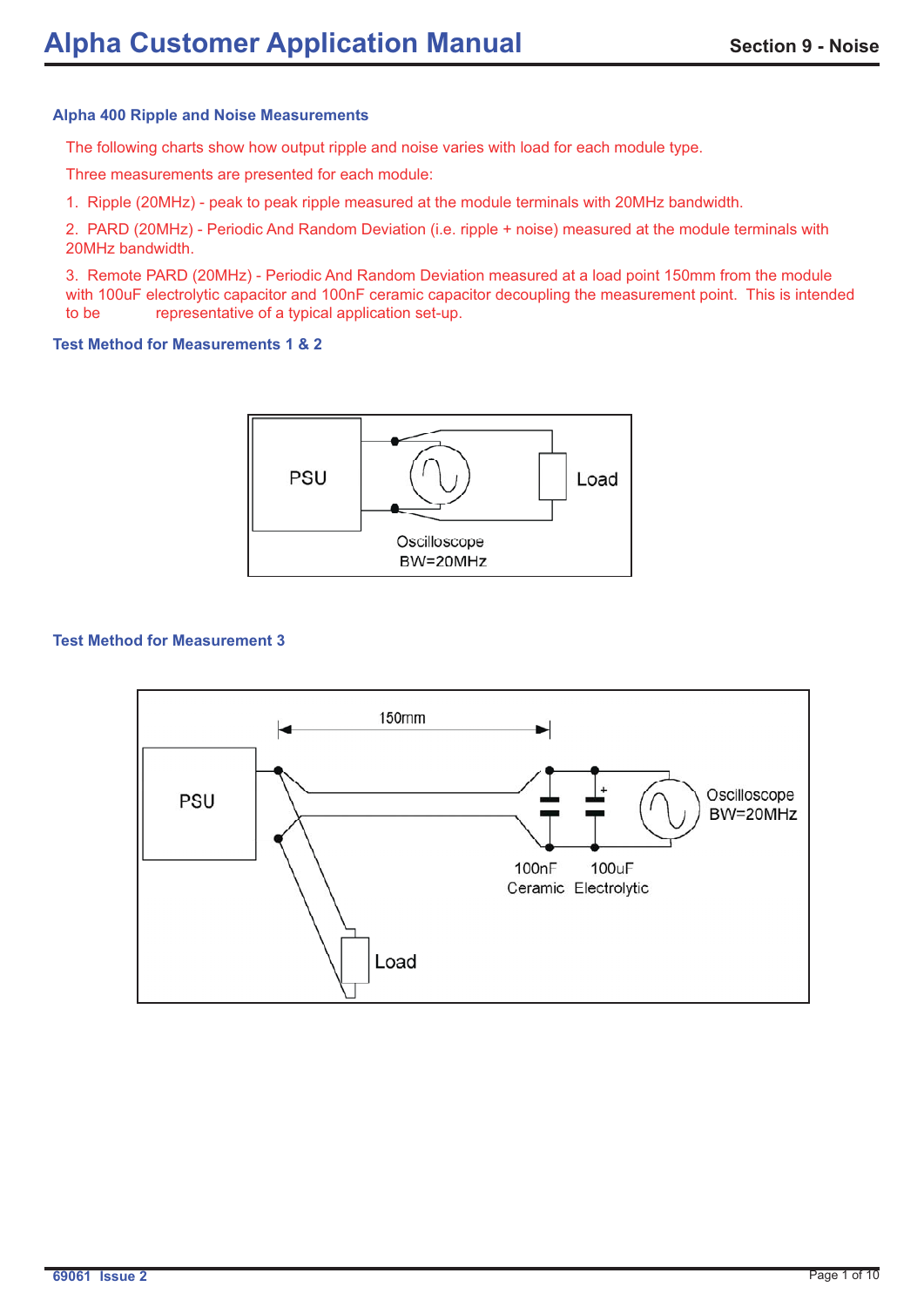





**69061 Issue 2**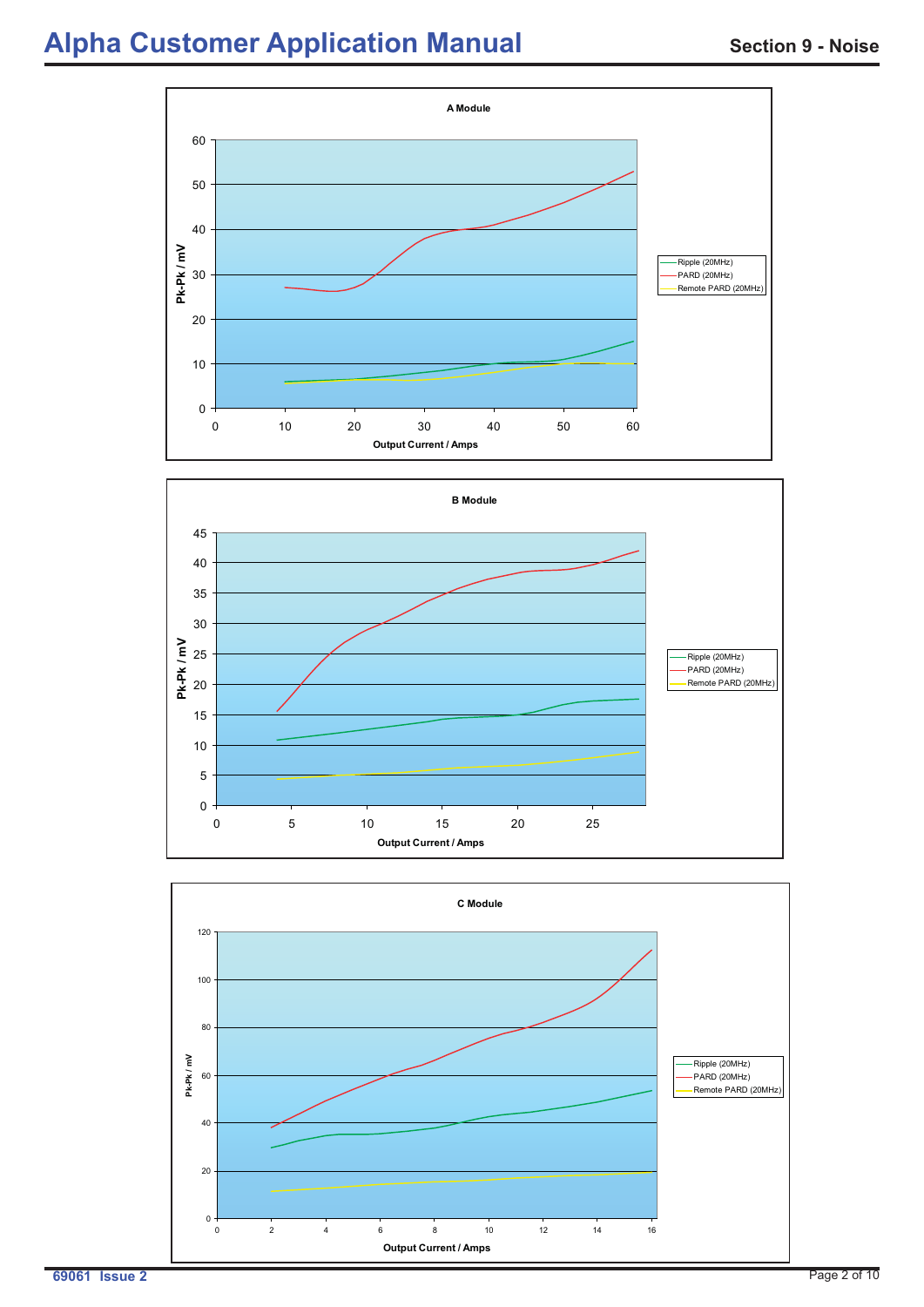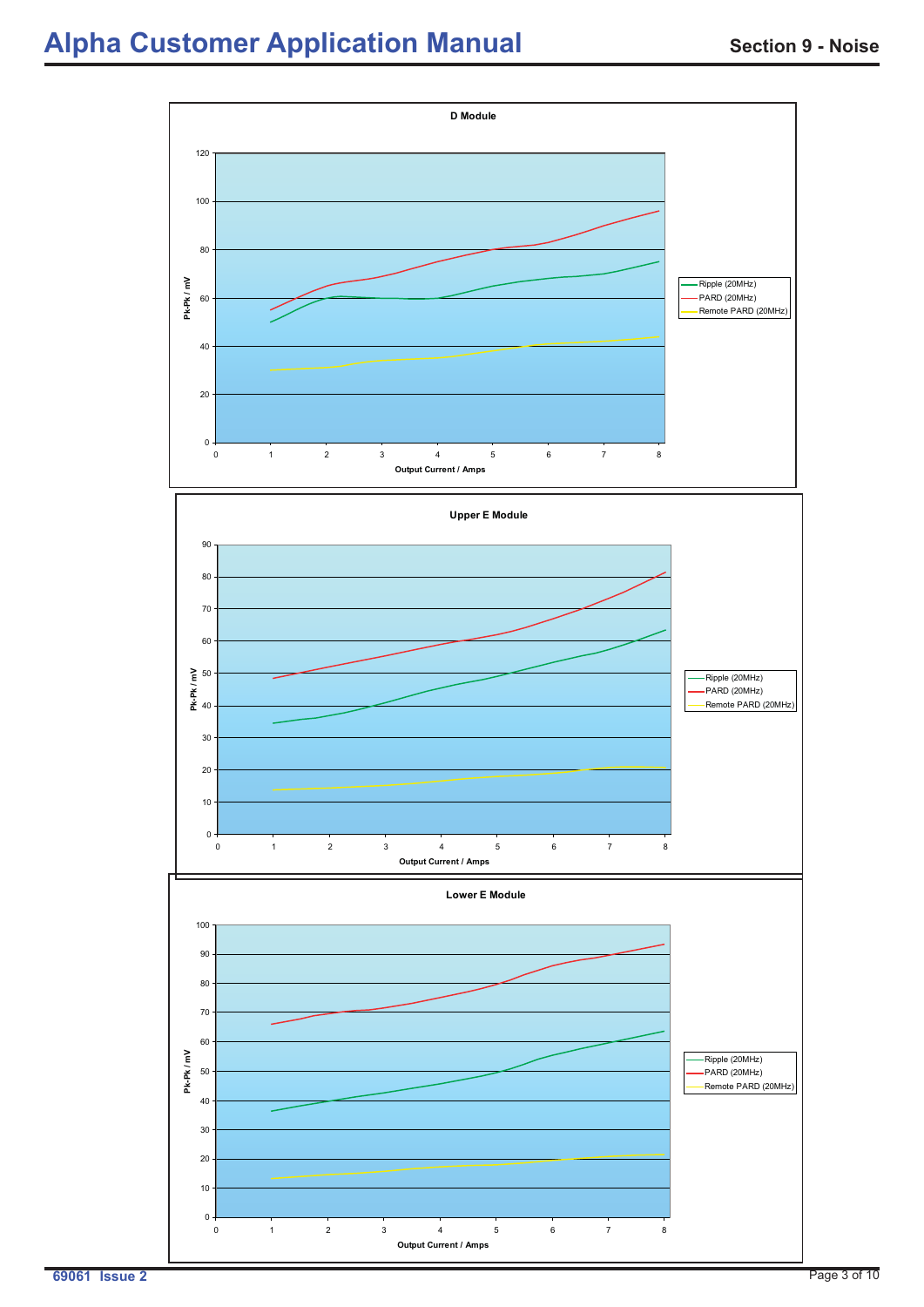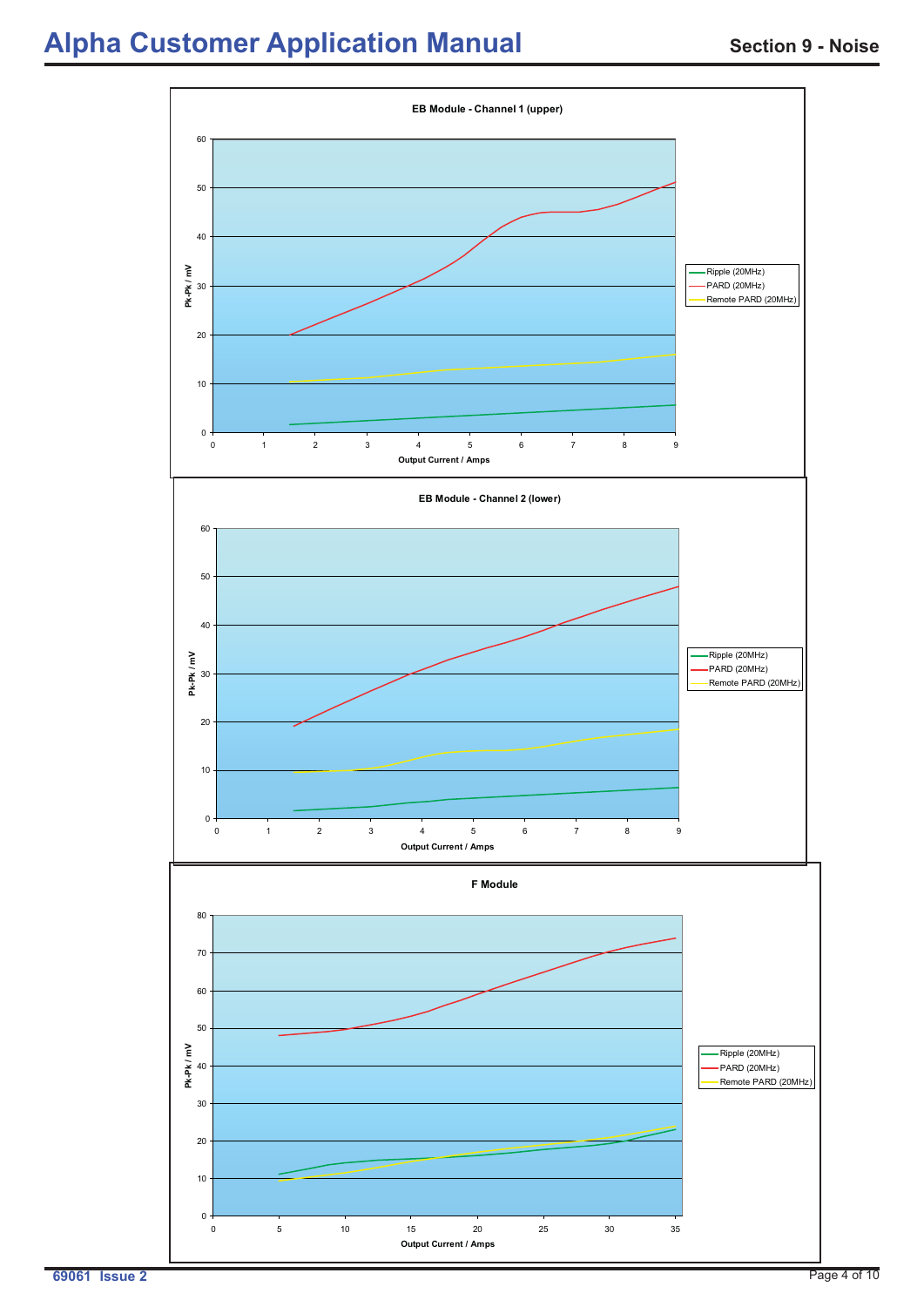

**69061 Issue 2**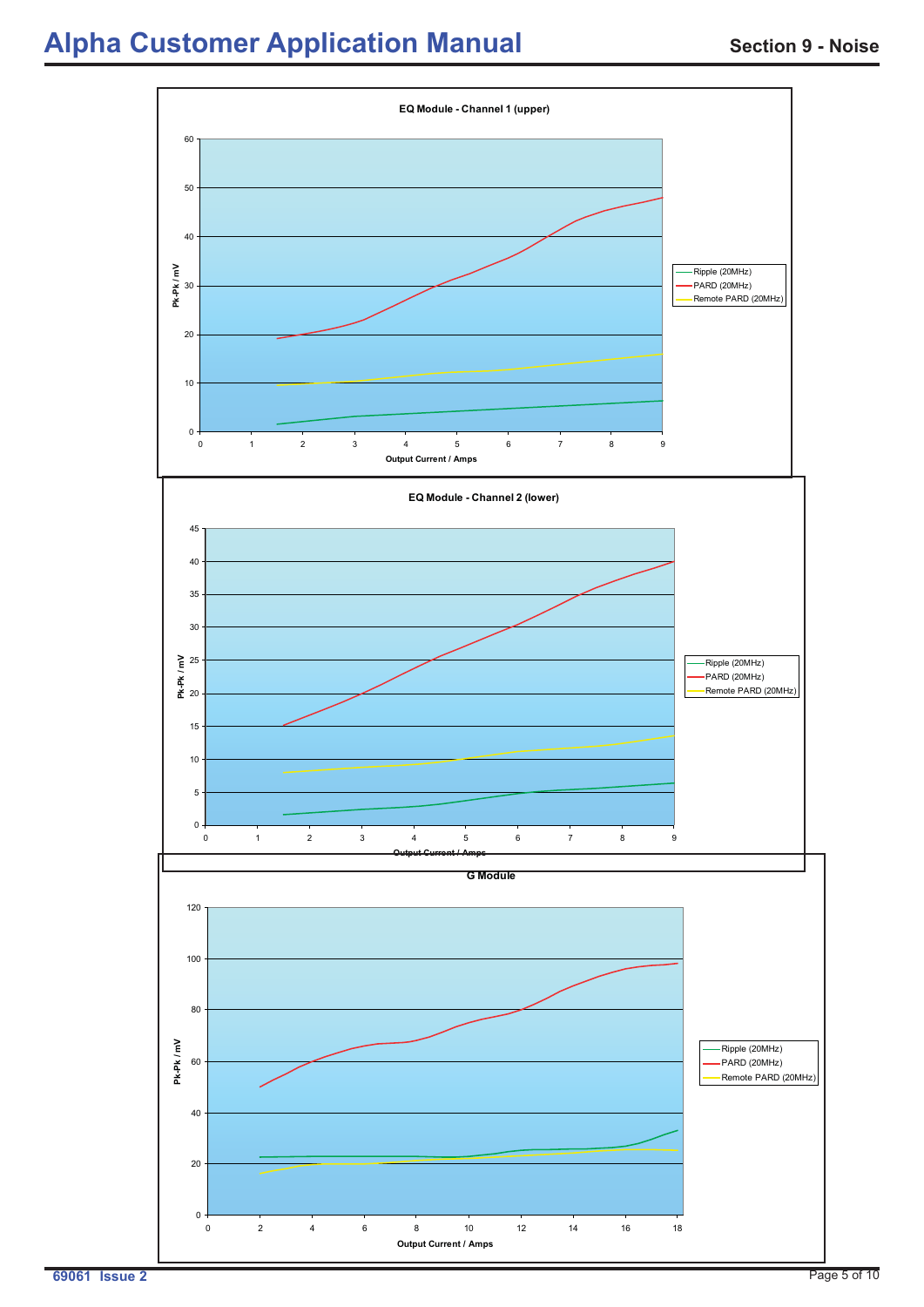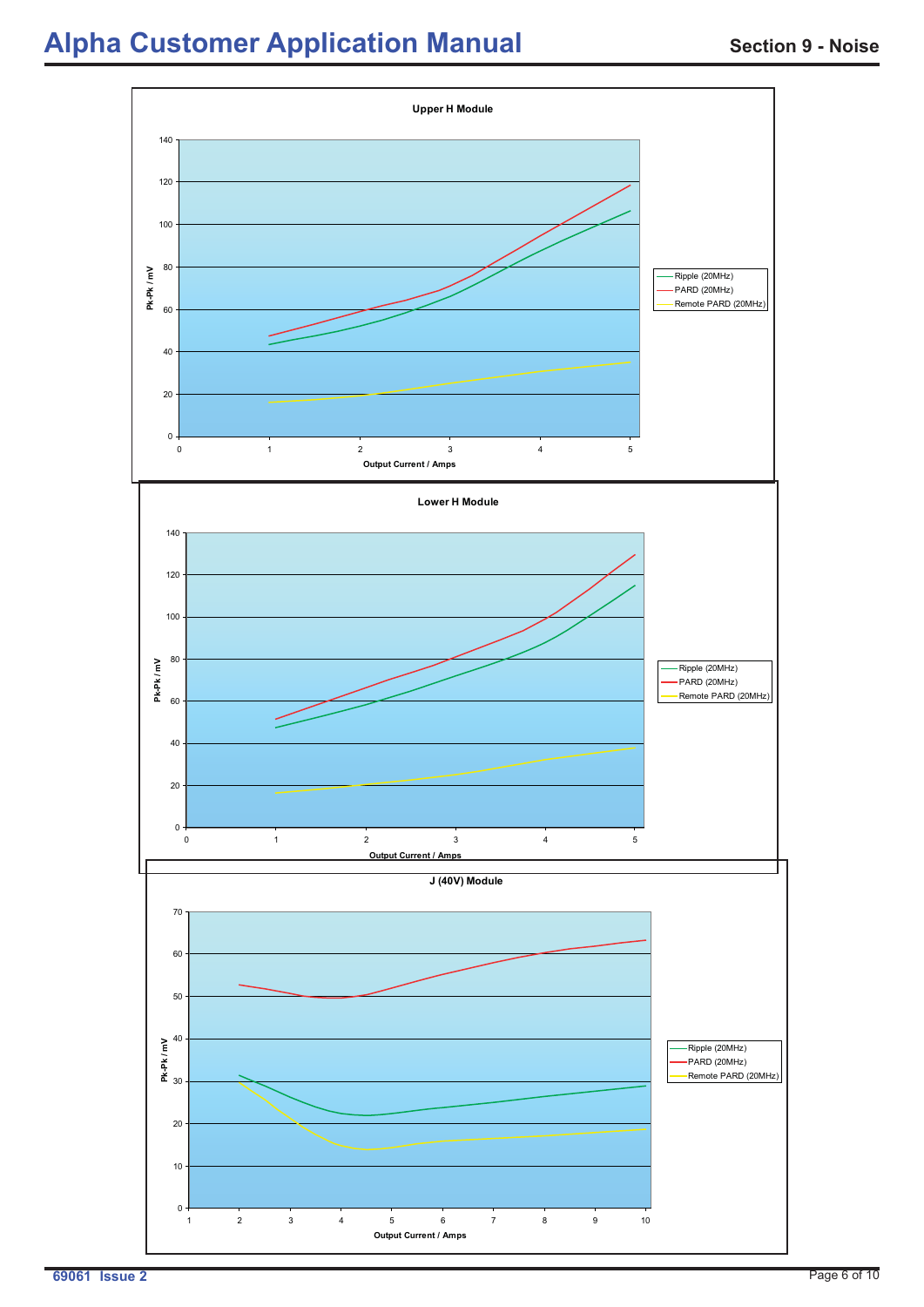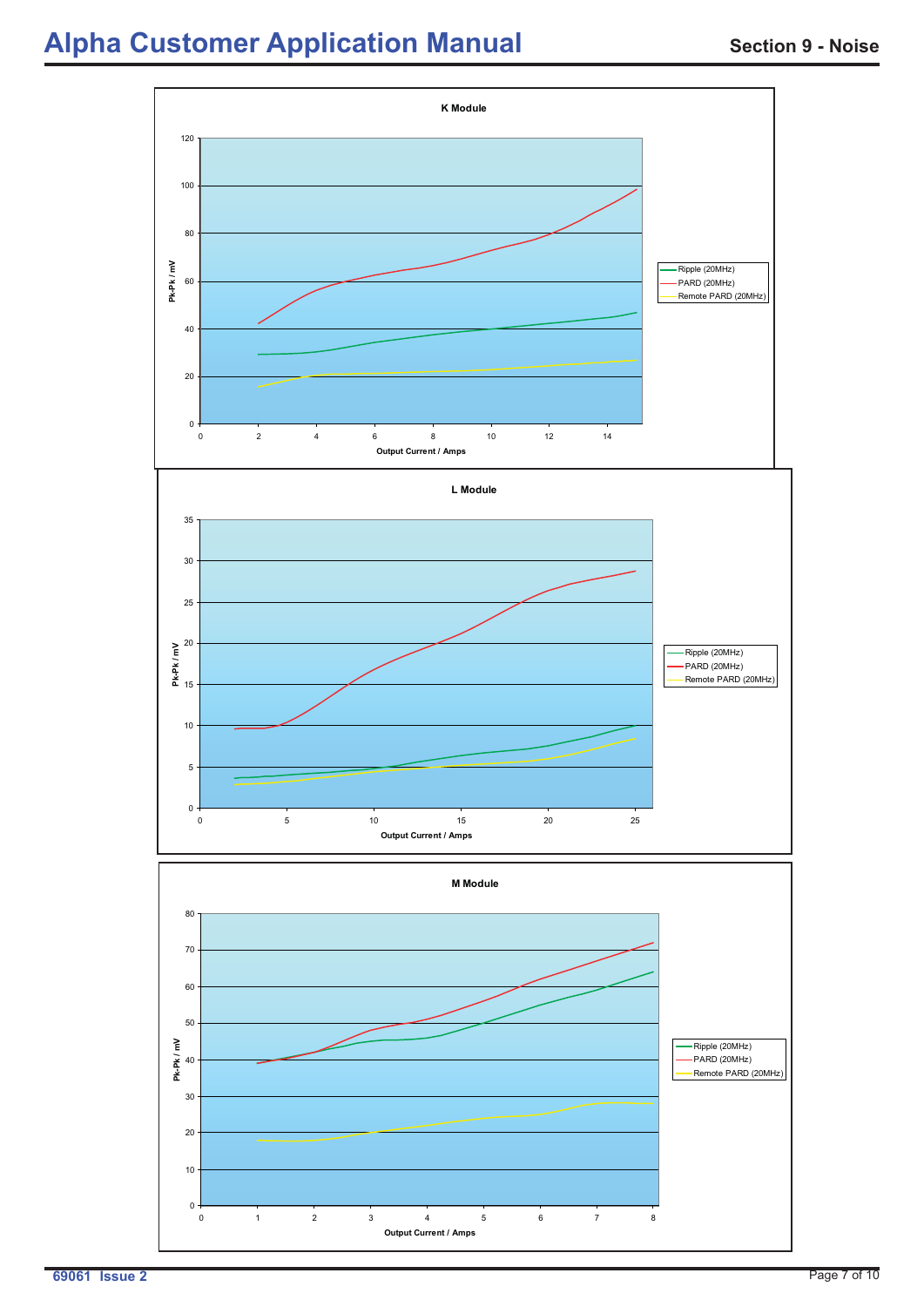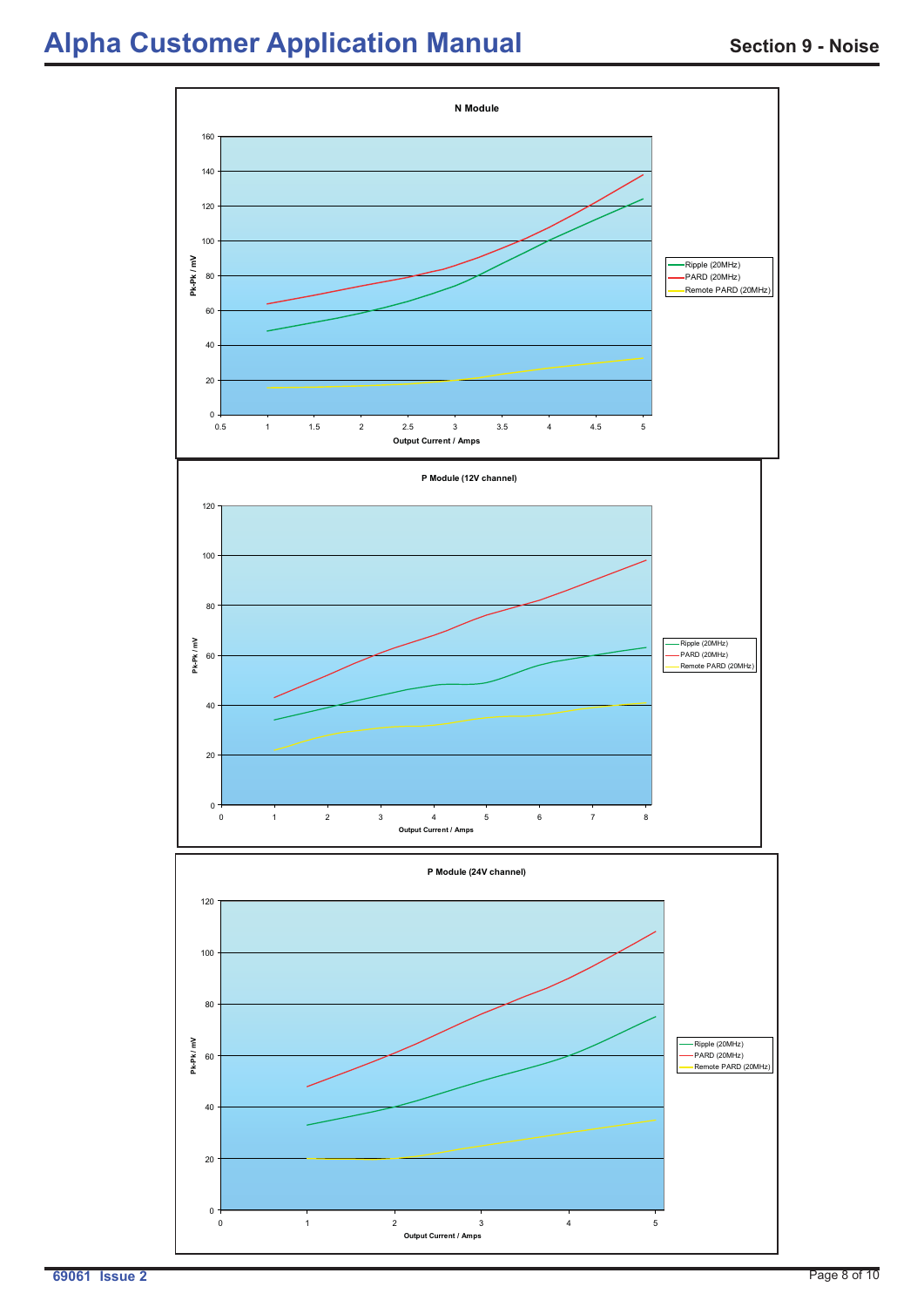